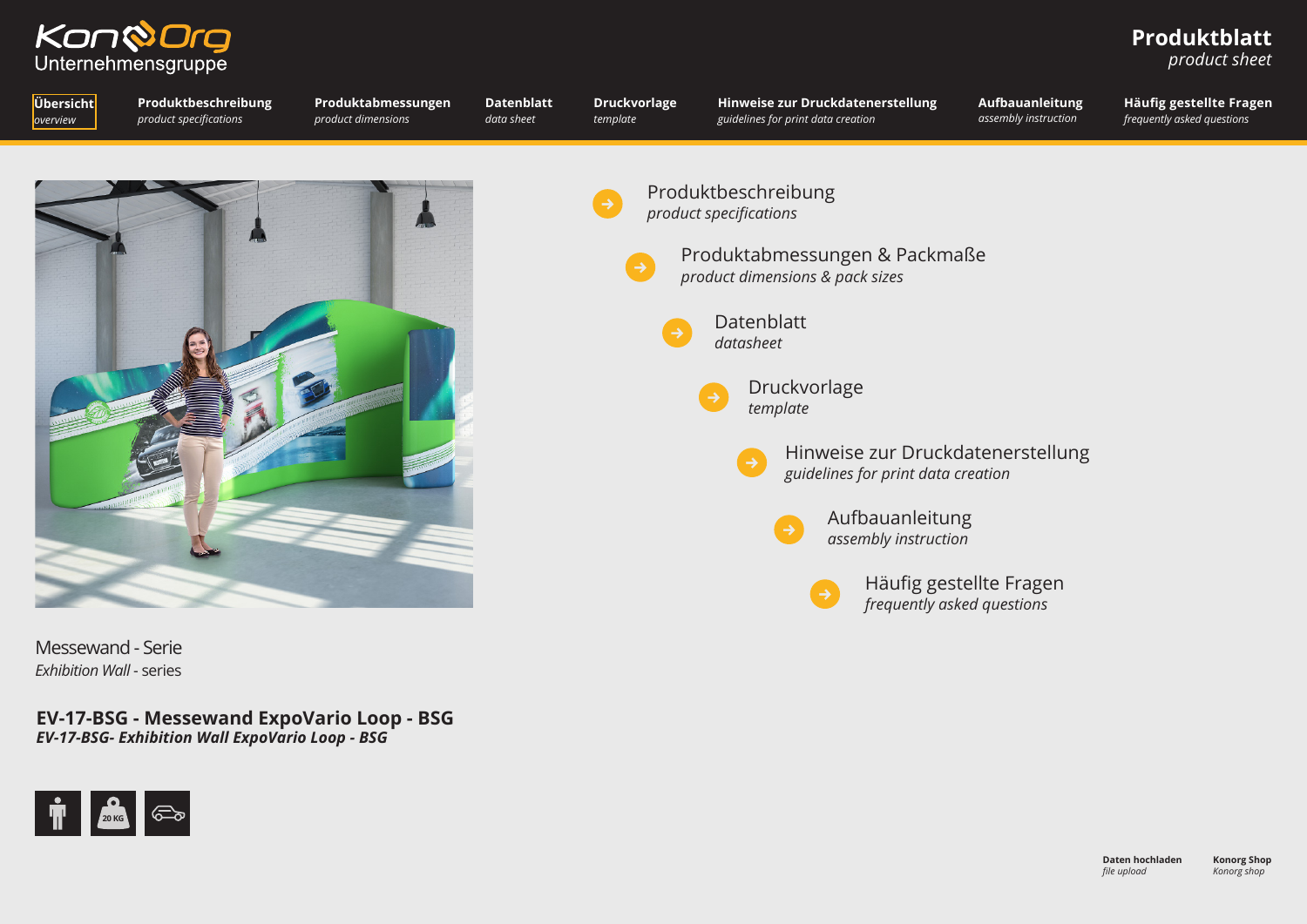<span id="page-1-0"></span>

*product sheet*

**[Übersicht](#page-0-0)** *[overview](#page-0-0)*

**Produktbeschreibung [Produktabmessungen](#page-2-0)** *product dimensions*

**[Datenblatt](#page-3-0)** *data sheet*

**[Druckvorlage](#page-5-0)** *guidelines for print data creation*

**[Hinweise zur Druckdatenerstellung](#page-6-0)**

**[Aufbauanleitung](#page-7-0)** *assembly instruction*

**[Häufig gestellte Fragen](#page-8-0)** *frequently asked questions*

### **Produktbeschreibung** *product specifications*

*product specifications*

Mobiles, leichtes Textil-Faltwandsystem ExpoVario "Slalom". Lieferumfang: Die ExpoVario Wand besteht aus dem Gestänge, dem bedruckten Spezialstoff sowie einer hochwertigen, gepolsterten Transporttasche. Druck: UV-beständiger, wetterbeständiger 4-farbiger Digitaldruck. Material: knitterarmer, B1-zertifizierter Spezialstoff, Aluminiumrohrpfofile. Befestigung am System: Überzug / Reißverschluss.

Portable, lightweight fabric folding wall Expo Vario "Slalom". Delivery: The Expo Vario wall consists of the linkage, the printed special material and a high-quality, padded carrying case. Printing: UV-resistant, weatherpr *4-color digital printing. Material: Crease-resistant, B1-certified special fabric, aluminum tube-profiles. Fixing the system: Plating / zipper.*

*template*



Einfacher Aufbau durch Druckknopfsystem *Simple assembly by push button system*



Vollflächig bedruckter Stretch-Display-Stoff für eine ausgefallene Form und Optik *Full-surface printed stretch screen fabric for an unusual shape and appearance*



Einseitig oder beidseitig bedruckt erhältlich *One side or both sides printing available*

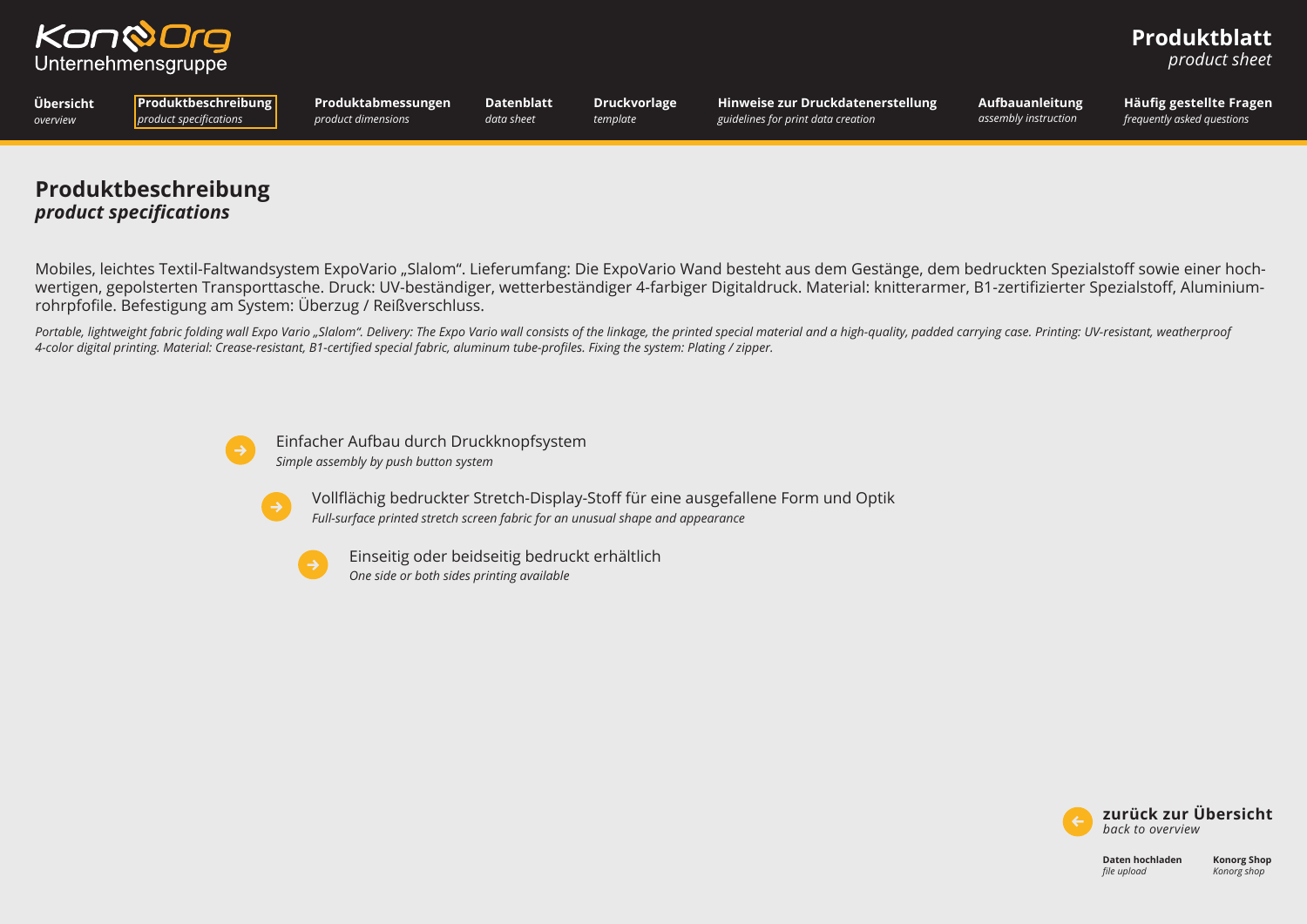<span id="page-2-0"></span>

*product sheet*



### **Packmaße** *pack sizes*

(BxHxT): 440 x 430 x 1220 mm *(WxHxD): 440 x 430 x 1220 mm*

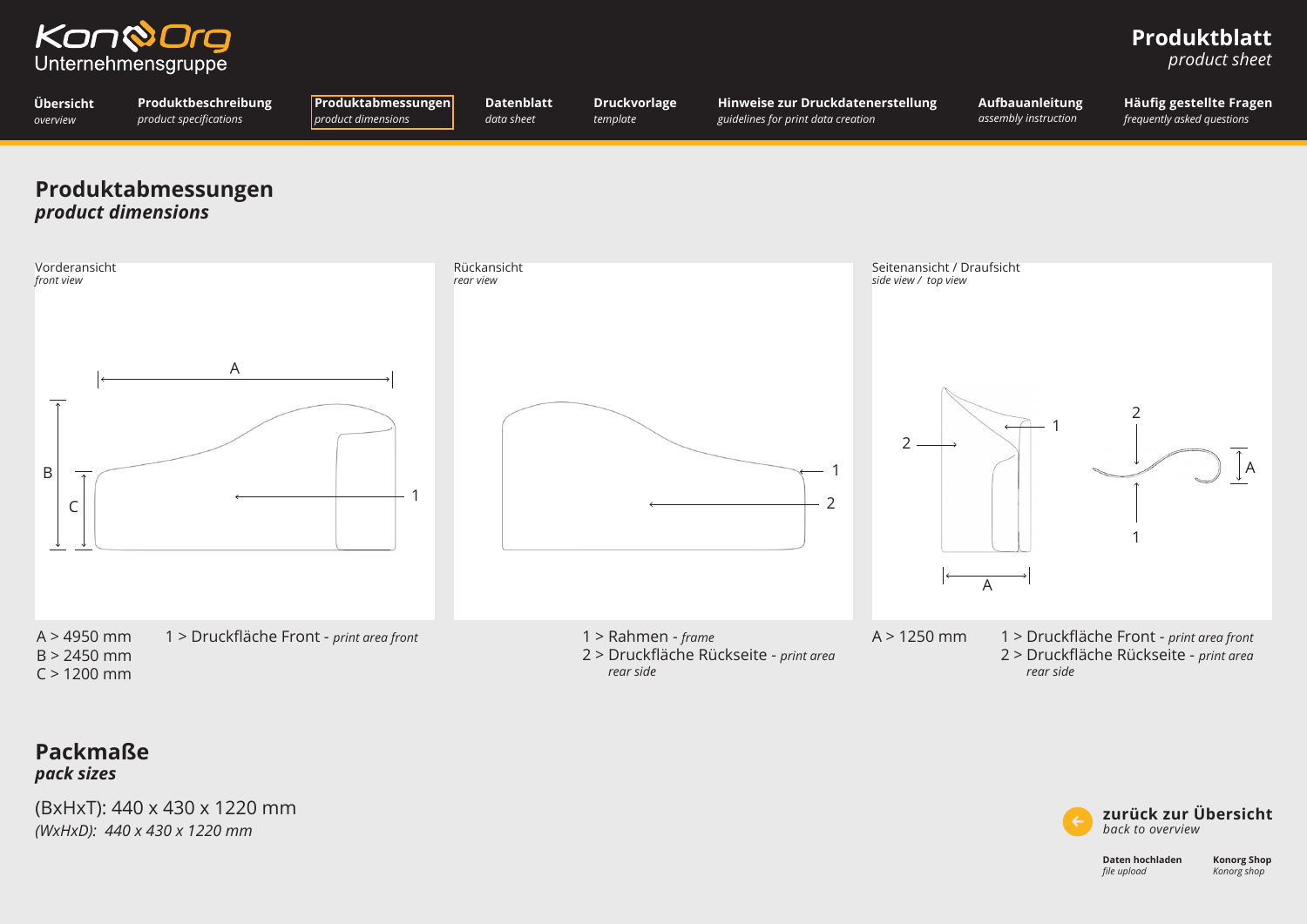<span id="page-3-0"></span>

*product sheet*

**[Übersicht](#page-0-0)** *[overview](#page-0-0)*

**[Produktbeschreibung](#page-1-0)** *product specifications*

**[Produktabmessungen](#page-2-0)** *product dimensions*

**Datenblatt** *data sheet*

**[Druckvorlage](#page-5-0)** *template*

**[Hinweise zur Druckdatenerstellung](#page-6-0)** *guidelines for print data creation*

**[Aufbauanleitung](#page-7-0)** *assembly instruction*

**[Häufig gestellte Fragen](#page-8-0)** *frequently asked questions*

### **Datenblatt** *data sheet*

**[Druckmaß Messewand Vorderseite \(BxH\): 6860 x 2490 mm Sichtmaß Messewand Vorderseite \(BxH\): 6660 x 2290 mm](#page-6-0)** *print size exhibition wall front side (WxH): 6860 x 2490 mm visible size exhibition wall front side (WxH): 6660 x 2290 mm*

**Druckmaß Messewand Rückseite (BxH): 7010 x 2490 mm Sichtmaß Messewand Rückseite (BxH): 6810 x 2290 mm**<br>
print size exhibition wall rear side (WxH): 7010 x 2490 mm state and the state wisible size exhibition wall rear side

*print size exhibition wall rear side (WxH): 6810 x 2290 mm* 

### Für alle Dateien gilt: *Valid for all files:*

Bilder, Logos und Texte müssen im CMYK-Modus angelegt werden. Wandeln Sie alle Schriften (Fonts) in Pfade um. Dokumente ohne Beschnitt/Überfüllung/Überdrucken anlegen. Schreiben Sie keine mehrseitigen PDF-Dateien, übersenden Sie uns nur Einzel-PDF-Dateien.

Images, logos and fonts must be generated in CMYK and should ideally be presented in vector form. Please do convert all fonts into paths and do not apply bleed margin or cutting marks to the document. Do not elaborate a *multi-paged PDF document. Please do only transfer single-paged PDF documents.*

#### Dateitypen: *File types:*

PDF 1.6 x4, EPS, PSD, TiFF, Ai, JPG - **bitte keine Corel-, Excel-, Word- oder Power-Point-Daten**

*PDF 1.6 x4, EPS, PSD, TiFF, Ai, JPG - please do not send us Corel-, Excel-, Word- or Power-Point-files.*

| CMYK Tiff-Dateien mit LZW-Komprimierung                             | CMYK Illustrator CS6/CS4 (inkl. Ebenen)                                      | CMYK Photoshop CS6 /CS4 (inkl. Ebenen) |
|---------------------------------------------------------------------|------------------------------------------------------------------------------|----------------------------------------|
| CMYK tiff-file with LZW-compression                                 | CMYK Illustrator CS6/CS4 (with layers)                                       | CMYK Photoshop CS6/CS4 (with layers)   |
| CMYK Indesign CS6/CS4 (verpackt)<br>CMYK Indesign CS6/CS4 (package) | CMYK EPS-Dateien mit JPG-Komprimierung<br>CMYK eps-file with JPG-compression |                                        |



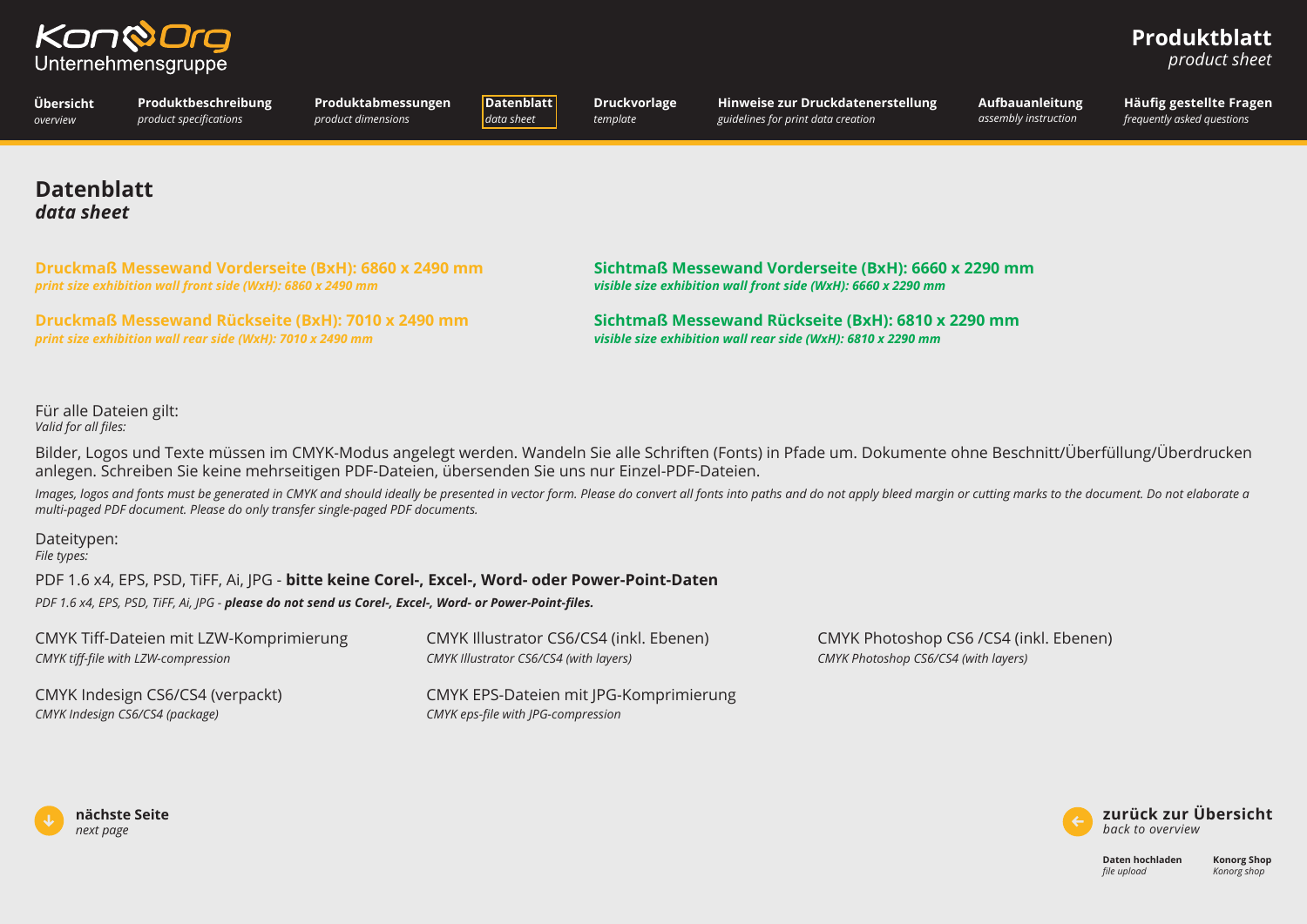<span id="page-4-0"></span>

*product specifications*

**Produktblatt**

*product sheet*

**[Übersicht](#page-0-0)** *[overview](#page-0-0)*

**[Produktbeschreibung](#page-1-0) [Produktabmessungen](#page-2-0)** *product dimensions*

**[Datenblatt](#page-3-0)** *data sheet*

**[Druckvorlage](#page-5-0)** *template*

**[Hinweise zur Druckdatenerstellung](#page-6-0)** *guidelines for print data creation*

**[Aufbauanleitung](#page-7-0)** *assembly instruction*

**[Häufig gestellte Fragen](#page-8-0)** *frequently asked questions*

### **Datenblatt** *data sheet*

Datenmenge: *Data volume:*

Im Endformat 1:1 sollten nach Möglichkeit 100 ppi Bildauflösung nicht unterschritten und 150 ppi nicht überschritten werden. Ab einer Dateigröße von 5000mm die Datei bitte in 1:2 / 1:4 / 1:10 anlegen und die ppi proportional anpassen: (1:2 = 200 ppi; 1:4 = 400 ppi; 1:10 = 1000 ppi).

Finally the image resolution should not fall below 100 ppi or exceed 150 ppi when submitting the data in 1:1 trimmed size. Should you create a file bigger than 5000mm please adjust the image resolution proportionally: (1:2 *= 200 ppi; 1:4 = 400 ppi; 1:10 = 1000 ppi).*

### Farbraum:

*Colours:*

Alle Sonderfarben müssen im CMYK-Farbraum angelegt sein (FOGRA 39/IsoCoatedV2). Bitte senden Sie - wenn möglich - zu jeder Datei einen farbverbindlichen Ausdruck oder Proof und / oder genaue Farbangaben in HKS/Pantone. Daten im RGB-Farbraum werden konvertiert, für spätere Farbabweichungen übernehmen wir keine Garantie. All special colors must be generated in CMYK using FOGRA39/ IsoCoatedV2. Data in the RGB color space will be converted. If possible, please send us a binding proof, or create the exact color specification in HKS or Pantone *subsequent color variations we assume no guarantee.*

Datenbezeichnung:

*File Designation:*

Name\_Produktname\_GrößeInMM\_Menge. Z.B. MeineFirma\_Ro.04\_850x2200\_Xxdrucken.pdf. Zwingend erforderlich ist ein schriftlicher Auftrag per Fax oder Mail unabhänig vom Datenupload.

*Name\_productname\_size In mm\_amount. I.g. MyCompany\_Ro.04\_850x2200\_Xxprinting.pdf. A written order by fax or e-mail is mandatory – irrespective of the data transfer.*

Datenübertragung: *File transfer:*

http://upload.konorg.com

*http://upload.konorg.com*



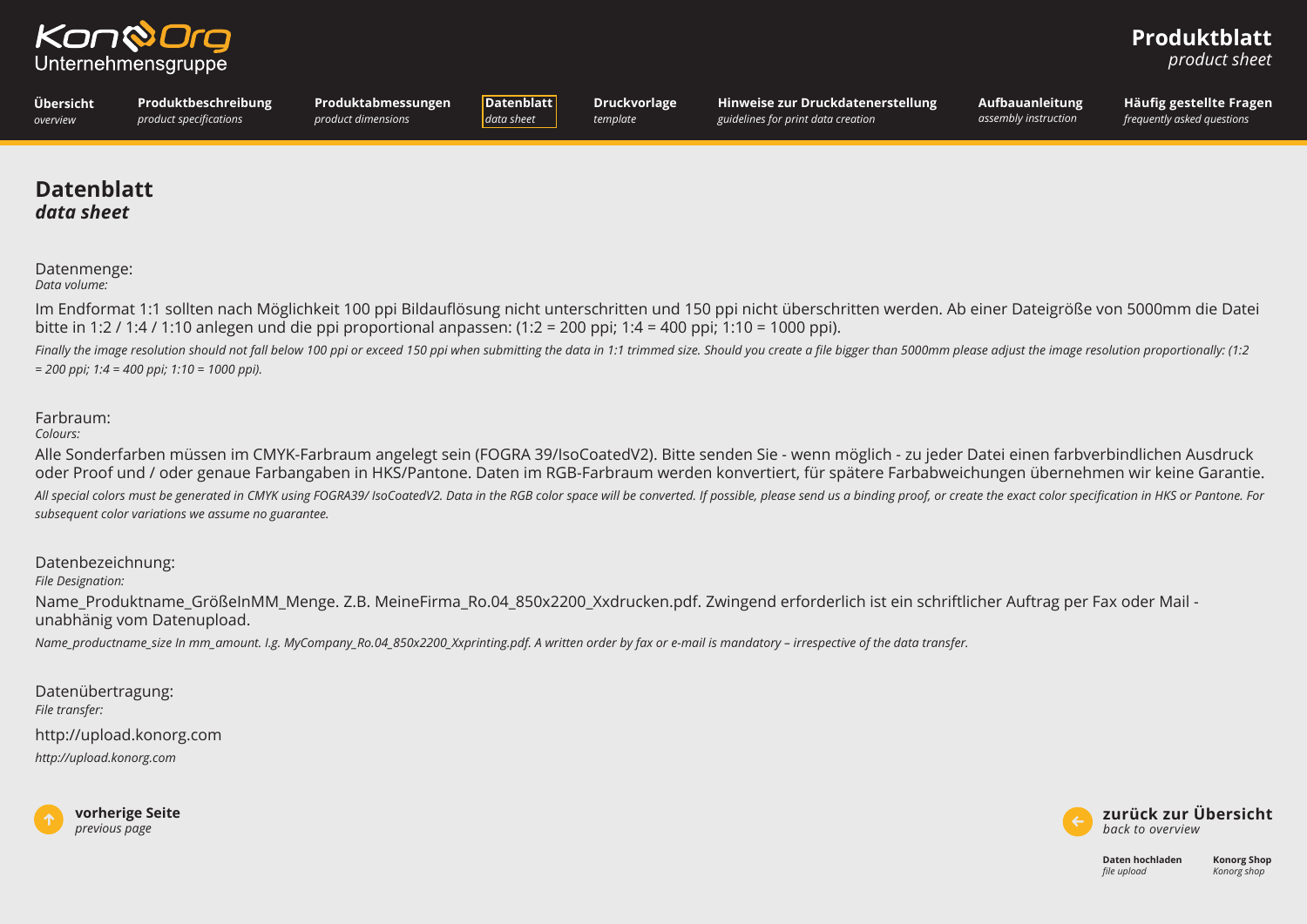<span id="page-5-0"></span>

*product sheet*

**[Übersicht](#page-0-0)** *[overview](#page-0-0)*

**[Produktbeschreibung](#page-1-0)** *product specifications*

**[Produktabmessungen](#page-2-0)** *product dimensions*

**[Datenblatt](#page-3-0)** *data sheet* **Druckvorlage** *template*

**[Hinweise zur Druckdatenerstellung](#page-6-0)** *guidelines for print data creation*

**[Aufbauanleitung](#page-7-0)** *assembly instruction*

**[Häufig gestellte Fragen](#page-8-0)** *frequently asked questions*

**[zurück zur Übersicht](#page-0-0)**

**[Konorg Shop](http://shop.konorg.com)** *Konorg shop*

*back to overview*

**[Daten hochladen](http://daten.konorg.com)** *file upload*

### **Druckvorlage** *template*

Bitte öffnen Sie einen der nachfolgenden links, um zur Druckvorlage zu gelangen. Der link öffnet das zugehörige Programm automatisch, sofern dieses auf Ihrem Computer installiert ist. Sie benötigen hierzu eine Internetverbindung. Nutzen Sie für andere Programmarten die eps-Vorlage unter Verwendung der Importfunktion.

Please open one of the following links to get the template for this product. Link will open automatically if the relevant program is already installed on your computer. For this you need a internet-connection. For other ty *programs use the eps template using the import function.*

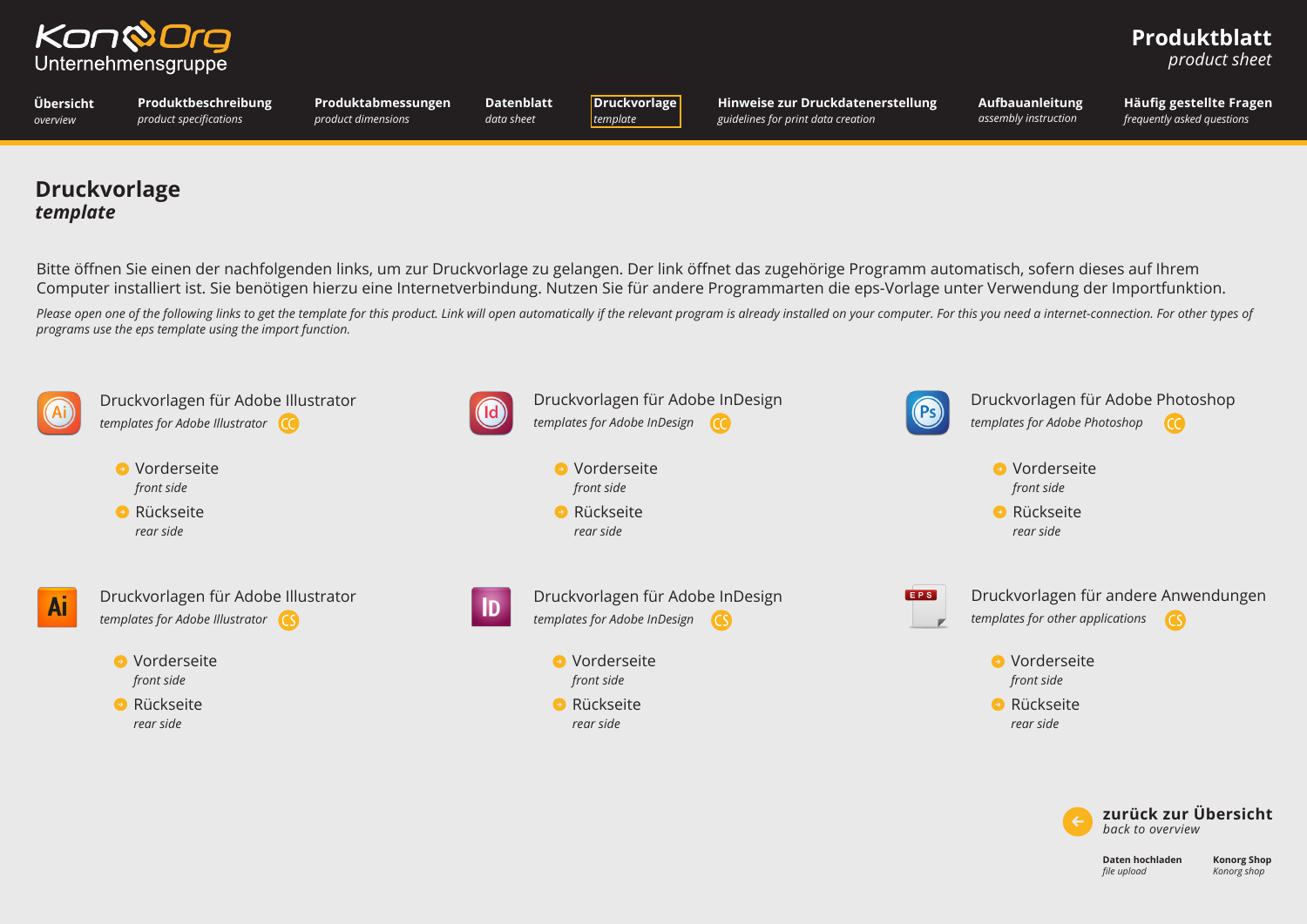<span id="page-6-0"></span>

*product sheet*

X

| Übersicht | Produktbeschreibung               | Produktabmessungen | <b>Datenblatt</b> | <b>Druckvorlage</b> | Hinweise zur Druckdatenerstellung  | Aufbauanleitung      | Häufig gestellte Fragen    |  |
|-----------|-----------------------------------|--------------------|-------------------|---------------------|------------------------------------|----------------------|----------------------------|--|
| overview  | product specifications            | product dimensions | data sheet        | template            | guidelines for print data creation | assembly instruction | frequently asked questions |  |
|           | Hinweise zur Druckdatenerstellung |                    |                   |                     |                                    |                      |                            |  |

Konsora

### **Hinweise zur Druckdatenerstellung** *guidelines for print data creation*





- 
- *A > print area [/ print size](#page-3-0) > template is designed for this area*
- 
- 
- B > Sichtbereich / [Sichtmaß](#page-3-0) > in der Druckvorlage mit grüner Linie angezeigt
- *B > visible are[a / visible size](#page-3-0) > shown in the template as a green line*

Das im Datenblatt angegebene Druckmaß umfasst die sichtbaren und nicht sichtbaren Bereiche des Grafikträgers. Bitte legen Sie die Druckdatei immer auf das [Druckmaß](#page-3-0) unter Berücksichtigung des [Sichtmaßes](#page-3-0) an. Hintergrundgrafiken und -bilder/-texturen sollten über das gesamte Druckmaß angelegt, wichtige grafische Elemente, die beschnittlos sichtbar sein sollen, müssen innerhalb des Sichtmaßes platziert werden.

*The printsize mentioned in the data sheet includes the visible and non-visible areas of the graphic sheet. Please layout the printfile according to th[e print size](#page-3-0) in consideration of th[e visible size.](#page-3-0) Backround-graphics, -pictures and -textures should be laid out across the whole print size. Important graphical elements, which should be seen without any crops must be placed within the visible size.*

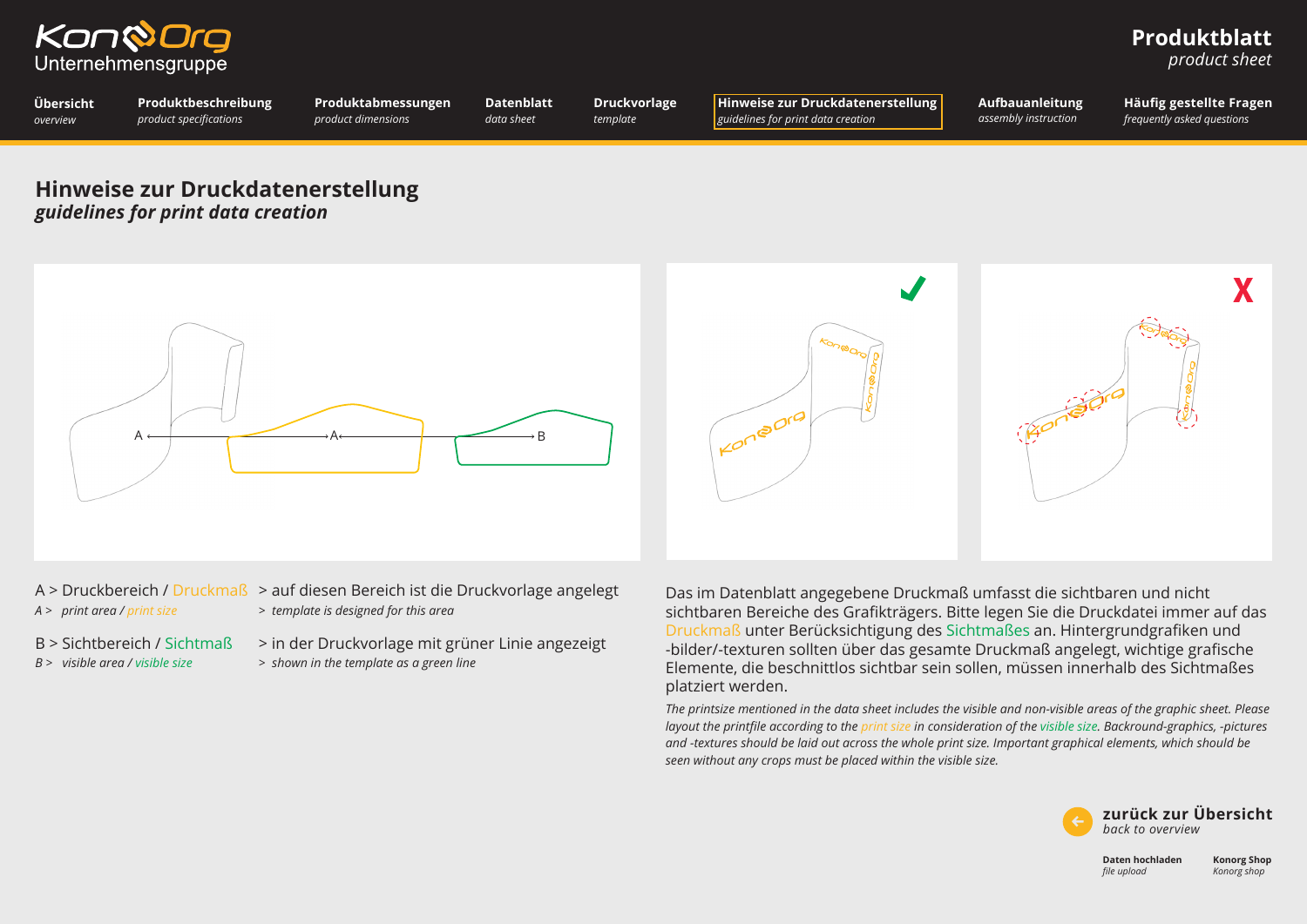<span id="page-7-0"></span>

*product sheet*

**[Übersicht](#page-0-0)** *[overview](#page-0-0)*

**[Produktbeschreibung](#page-1-0)** *product specifications*

**[Produktabmessungen](#page-2-0)** *product dimensions*

**[Datenblatt](#page-3-0)** *data sheet*

**[Druckvorlage](#page-5-0)** *template*

**[Hinweise zur Druckdatenerstellung](#page-6-0)** *guidelines for print data creation*

**Aufbauanleitung** *assembly instruction*

**[Häufig gestellte Fragen](#page-8-0)** *frequently asked questions*

### **Aufbauanleitung** *assembly instruction*



Nehmen Sie die Tasche aus dem Versandkarton.

*Take the bag out of the shipping carton.*



Entnehmen Sie alle Systemelemente und legen diese auf dem Boden aus.

*Remove all system elements and lay them out on the floor.*



Verbinden Sie die Systemelemente mit gleicher Nummerierung.

*Connect the system elements with the same numbering.*



Nach Verbinden aller Systemelemente können die Grafikträger angebracht werden.

*After connecting all the system elements the graphic carrier can be attached.*